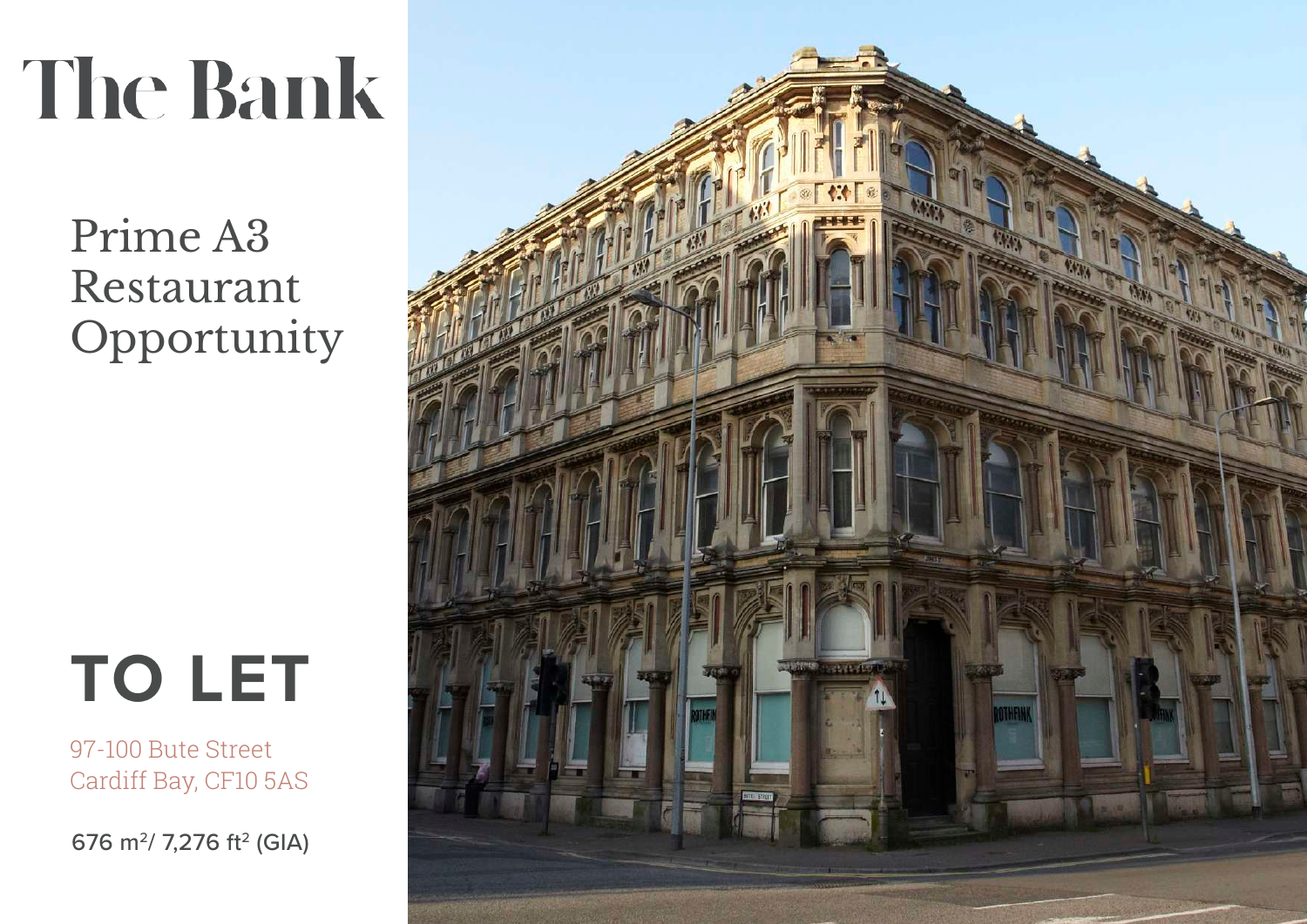## **The Bank**

#### Location

The property is located in the heart of Cardiff Bay – on the edge of Mermaid Quay, Cardiff Bay's prime leisure destination.

Mermaid Quay provides a unique blend of restaurants, cafés and bars together with boutique shopping and luxury services on the waterfront.

Restaurant occupiers in the immediate vicinity include Zizzi's, Pizza Express, Nando's, Las Iquanas, Wagamama, Carluccio's, Bill's and Gourmet Burger Kitchen.

### **Description**

The property comprises a former Bank premises with numerous character featues in a prominent corner location at the entrance to Mermaid Quay. The premises is spread over ground floor and basement comprising a total of 7,276  $ft<sup>2</sup>$  (GIA).

#### Terms

The property is available on a new effectively full repairing and insuring lease on terms to be agreed.

#### Rent

£50,000 per annum, exclusive.

#### **VAT**

All figures are exclusive of VAT where applicable.

#### Legal Costs

Each party will be responsible for their own.

#### Rates

To be confirmed

#### EPC

Will be assessed once Landlord works have been completed.

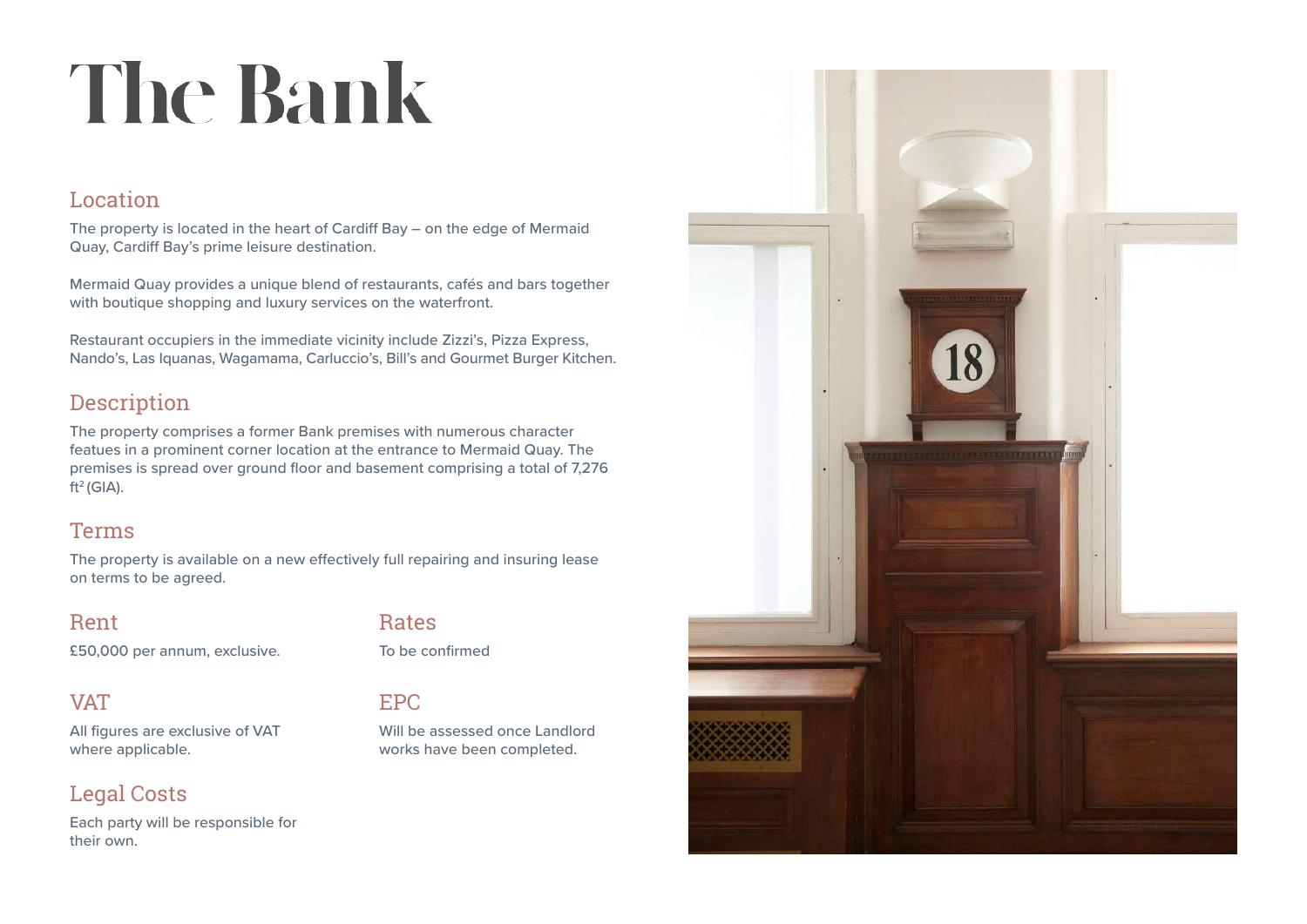### **MAP OF MERMAID QUAY**

| 1               | Nata & Co                            |    | 22 Hubbox      |
|-----------------|--------------------------------------|----|----------------|
| $\overline{2}$  | <b>The Packet</b>                    |    | 23 Hubbox      |
| 3               | Quantum Coffee Roasters 24 Cosy Club |    |                |
| 4               | Magic Wrap                           |    | 25 Cosy Club   |
| 5               | Pop up Spot                          |    | 26 Bellini's   |
| 6               | Duchess Of Delhi                     |    | 27 VIP Lounge  |
| 7               | The Eli Jenkins                      |    | 28 Côte        |
| 8               | <b>Tesco Express</b>                 |    | 29 Wagamama    |
| 9               | Domino's Pizza                       |    | 30 Everyman C  |
|                 | 10 JRC Global Buffet                 | 31 | Demiro's       |
| 11              | Vacant                               |    | 32 Signor Vale |
|                 | 12 Fabulous Welshcakes               |    | 33 Las Iguanas |
| 13 <sup>7</sup> | The Crepe Escape                     |    | 34 Nando's     |
| 14              | Vacant                               |    | 35 Bayside Bra |
|                 | 15 Greggs                            |    | 36 Pizza Expre |
|                 | 16 La Cha Cha                        |    | 37 Cadwalader  |
|                 | 17 Yakitori #1                       |    | 38 The Dock    |
|                 | 18 Veeno                             |    | 39 Sushi Day   |
| 19              | Costa                                |    | 40 Carluccio's |
|                 | 20 Salt                              | 41 | Subway         |
| 21              | Vacant                               | 42 | Bill's         |

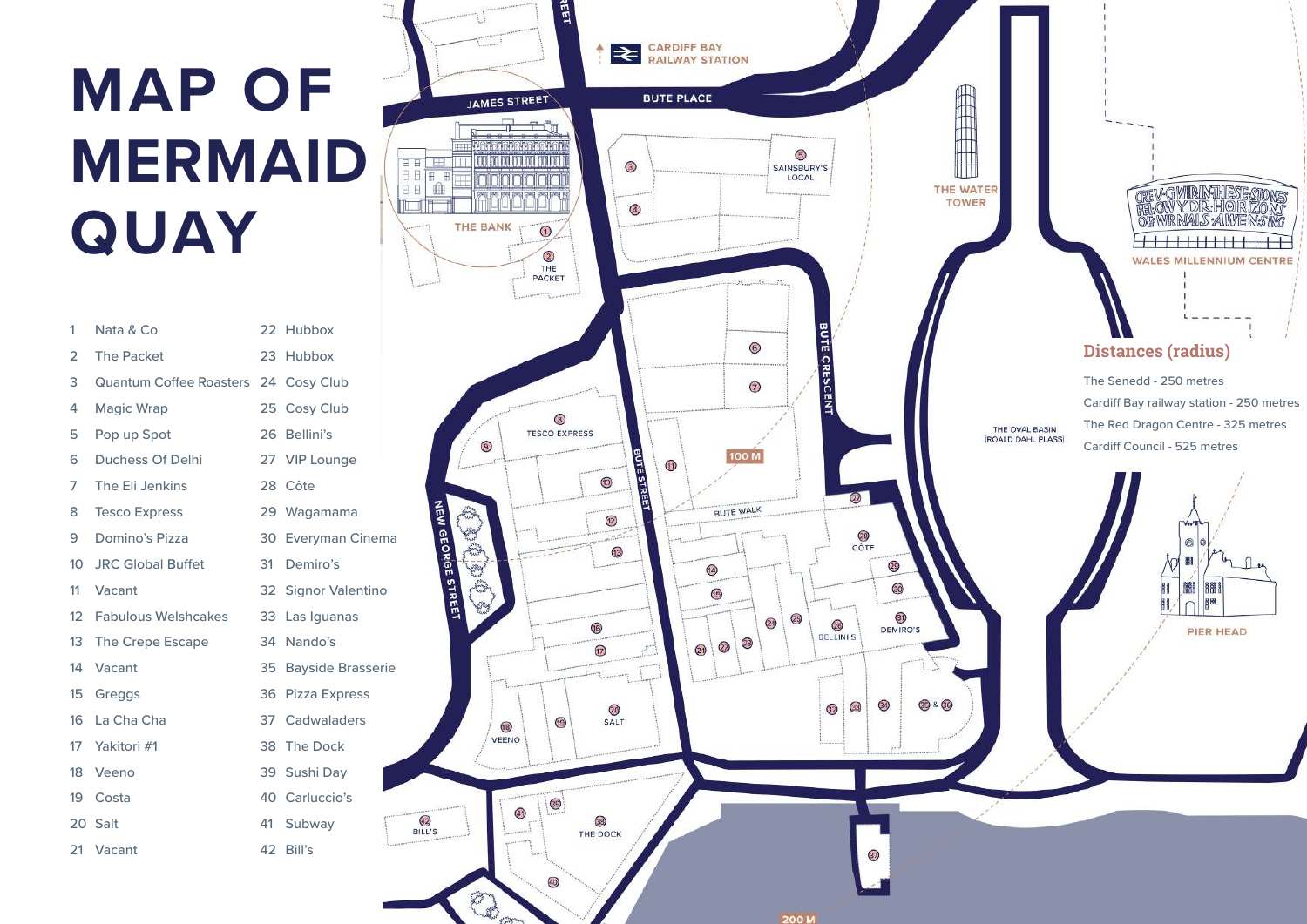### **ACCOMMODATION**

Plans showing extent of the existing layout. Plans available on request. The space is available to let as a whole or the ground and basement can be split. **LEGEND** Basement demise Ground floor demise Boundary wall

All areas are approximate and do not form part of the terms





**GROUND FLOOR** 426 m<sup>2</sup>/ 4,585 ft<sup>2</sup> (GIA)

250 m<sup>2</sup>/ 2,691 ft<sup>2</sup> (GIA)

**BASEMENT**